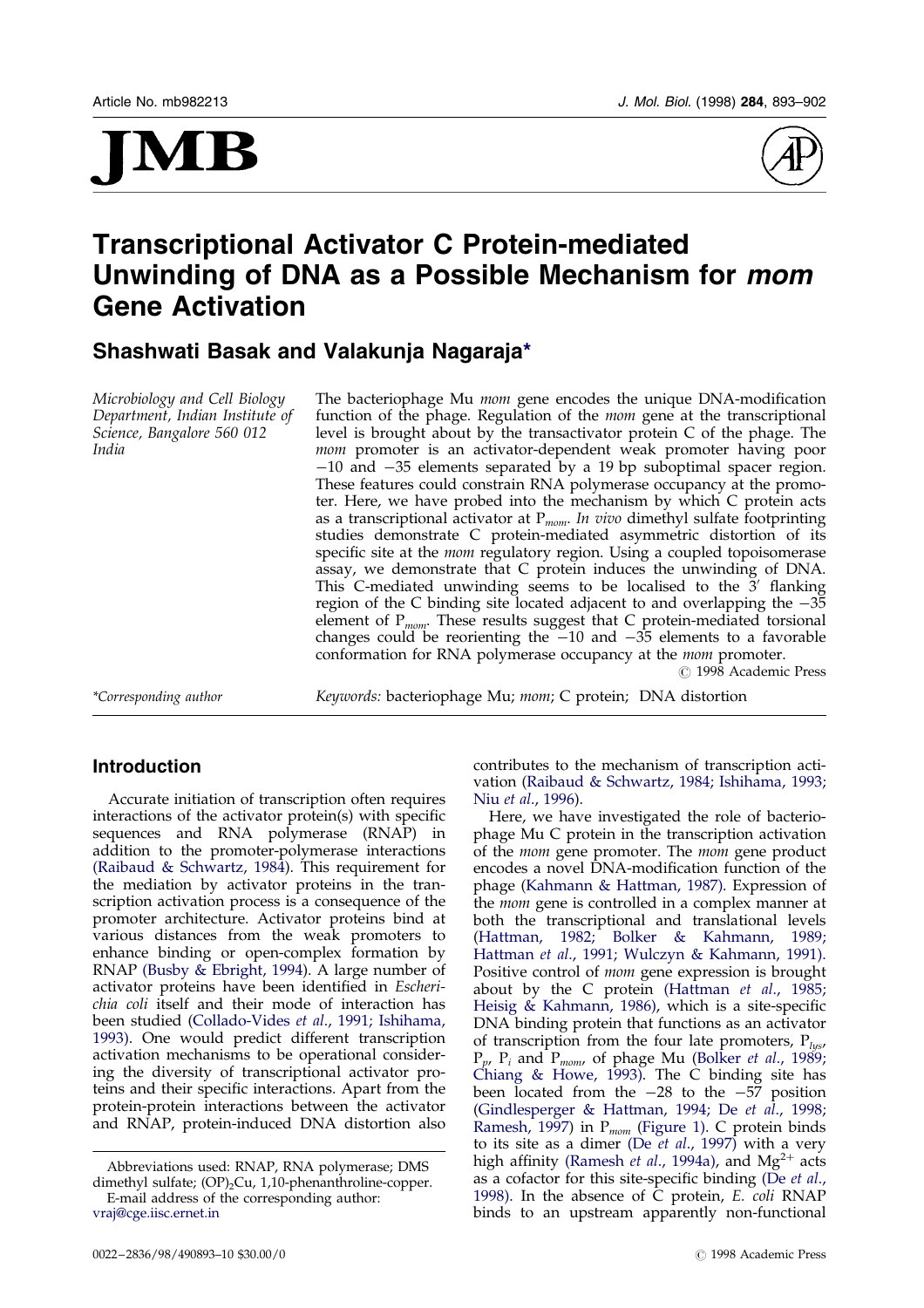<span id="page-1-0"></span>

promoter P2. In the presence of C, it binds to the downstream functional promoter P1 [\(Balke](#page-8-0) et al., [1992\),](#page-8-0) which shows the characteristics of an activator-dependent weak promoter [\(Raibaud](#page-9-0) & [Schwartz,](#page-9-0) 1984; [Nagaraja,](#page-8-0) 1993). P1 has a poor  $-35$ region (ACCACA) and a suboptimal 19 bp spacer region between the  $-10$  and  $-35$  sequences (Figure 1).

The contact points for  $C$  protein at its specific binding site in  $P_{mom}$  have been determined using various footprinting agents (Ramesh & [Nagaraja,](#page-9-0) [1996;](#page-9-0) Sun et al., [1997\).](#page-9-0) These studies indicate that C protein binds to one face of the helix, distorts DNA and makes major groove contacts. Now, we have carried out an in-depth analysis of C-mediated conformational changes in the mom promoter region. The C protein-mediated distortion is asymmetric in nature, and the binding leads to localized unwinding of DNA, which could be a prerequisite for the transactivation of  $P_{mom}$ .

# **Results**

## In vivo dimethyl sulfate footprinting analysis with C protein

Site-specific interaction of C protein at its target site in the mom promoter region was studied by in vivo footprinting analysis. This type of analysis would show contact points and distortions brought about by the protein upon binding to its cognate site. Such an analysis with supercoiled plasmid would serve two purposes. It provides a realistic assessment of (1), protein contact in the natural context and (2) the influence of overall topological constraints (if any) on protein binding. Dimethyl sulfate (DMS) serves as a useful probe for examining protein-DNA interactions in vivo by the primer-extension analysis [\(Borowiec](#page-8-0) & Gralla, 1986).

The cells harboring the plasmid containing the mom regulatory region (pBM2) were treated with DMS under conditions of C protein expression as described in Materials and Methods. The DNA was cleaved with piperidine to display the contacts with the N7 group of guanine residues in the top and bottom strands [\(Figure](#page-2-0) 2(a) and [\(b\)\).](#page-2-0) The pattern of DNA methylation of naked DNA by DMS under identical conditions served as the control.

Figure 1. The Mu *mom* regulatory region. The C binding site located between  $-57$  and  $-28$  is shown as a hatched box. The tetranucleotide palindromic sequence within the C binding site is shown with two inverted arrows. The  $-10$  and  $-35$ promoter elements are boxed. The regions protected by RNAP in the presence (P1) and absence (P2) of C protein are indicated with thick lines. The 19 bp spacer region and the  $+1$  start site of P1 are indicated.

The  $-35$  and  $-36$  Gs in the bottom strand were protected completely against methylation, whereas the  $-52$  G in the top strand was protected to a lesser extent. Thus, the protected region extends beyond the interrupted palindromic sequence (Figure 1). The Gs at positions  $-33$ ,  $-43$  and  $-53$ in the bottom strand and the adenine at the  $-37$ position in the top strand were hyper-methylated. This enhanced activity could be a result of a more exposed site caused by protein-induced structural alterations. The ten base-pair periodicity of hypersites  $(-33 \text{ G}, -43 \text{ G} \text{ and } -53 \text{ G})$  in the bottom strand could reflect the protein-induced bending. Densitometric scanning [\(Figure](#page-3-0) 3) of protected and hypersensitive Gs indicate different intensities of reactivity. While the  $-35$  and  $-36$  Gs show complete protection (unlike the  $-52$  G), the  $-53$  G located adjacent to the 5' half site exhibits maximum hyper-reactivity amongst the three hyperreactive Gs. Thus, the overall interaction pattern seems to be asymmetric despite having an internal palindromic sequence in the C binding site. This point is further supported by an in vitro  $A > G$ DMS reaction wherein the  $-37$  adenine in the top strand is hypersensitive upon C protein binding [\(Figure](#page-2-0) 2(c)). This "A" is localized at the 3' half site and is the only hypersensitive adenine amongst the eight  $'A$ ''s of the internal palindromic sequence (5'-TTAT—ATA<u>A</u>-3') found in the C recognition site. In this  $A > G$  analysis, the  $-33$  and  $-43$  Gs (bottom strand) also showed hyper-reactivity to some extent. The overall protein contacts mapped by in vivo experiments are in agreement with those obtained by *in vitro* DMS-protection analysis with double-stranded DNA fragments containing the C binding site (Ramesh & [Nagaraja,](#page-9-0) [1996;](#page-9-0) Sun et al., [1997\).](#page-9-0) Based on the G-protection analysis described here and earlier, the minimal target site of C at P<sub>mom</sub> is 5'-<u>GATTATg</u>cccca<u>A-</u> <u>TAACC</u>-3'.

## (OP)<sub>2</sub>Cu footprinting analysis of the mom regulatory region

In vivo footprinting and the in vitro  $A > G$  DMS reaction indicated asymmetric distortion of the C binding site upon protein binding. Complete protection of the  $-35$  and  $-36$  Gs (as opposed to the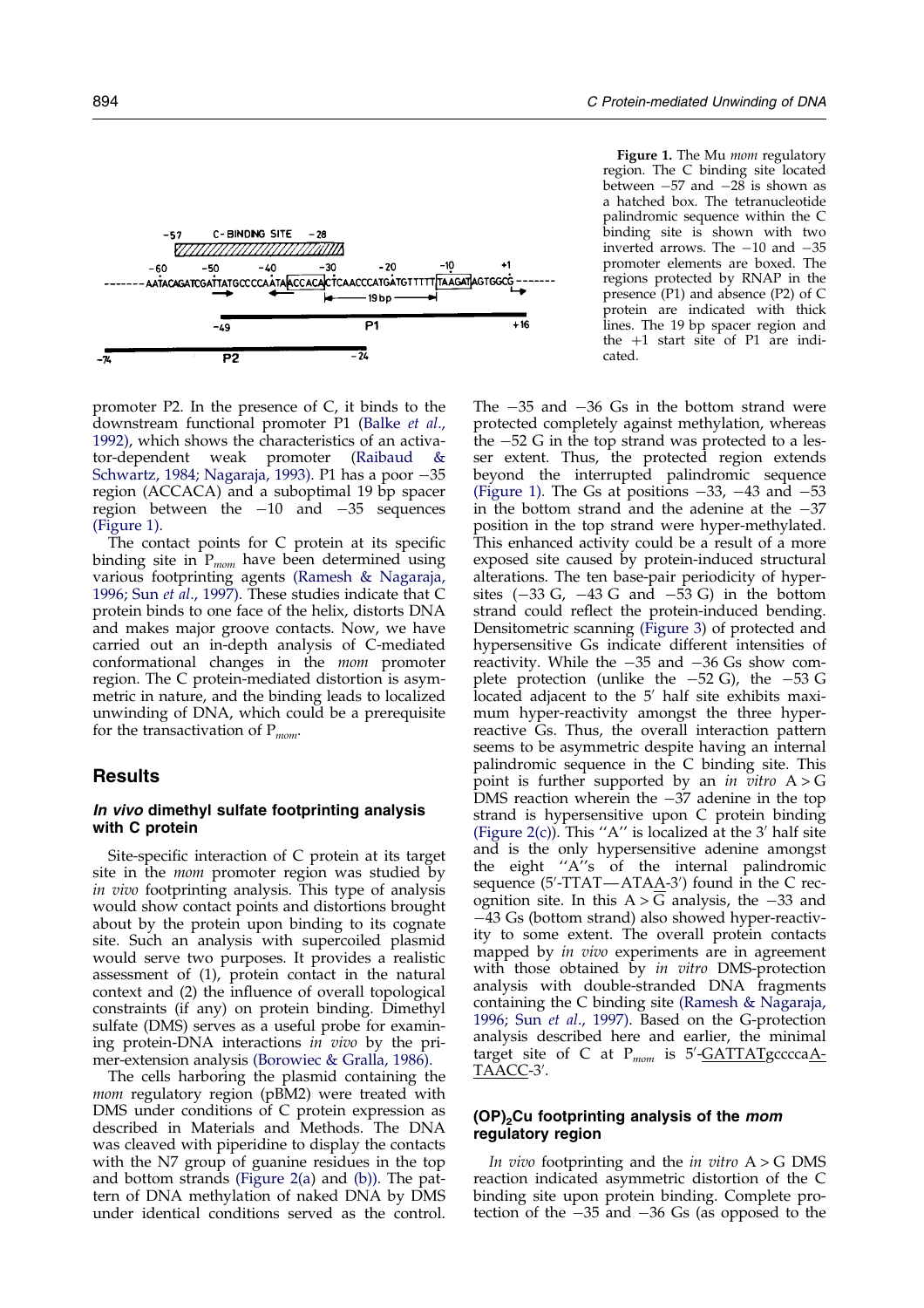<span id="page-2-0"></span>

 $5 - CAGATCGATTATG CCCCAATAACCACAT - 3)$ 3-GTCTAGGTAATACGGGGTTATTGGTGTGA-5



5'- CAGATCGATTATGCCCCAATAACCACACT-3' 3'-GTCTAGCTAATACGGGGTTATTGGTGTGA-5  $*$   $\frac{1}{-30}$  $-50$  $*$   $10$ 

 $-52$  G) and the hypersensitivity of the  $-37$  A reflects the asymmetric interaction of  $C$  with the target site (Figures 2 [and](#page-3-0) 3; see also [Figure](#page-3-0) 5). This could also be inferred from the pattern obtained with hydroxy-radical footprinting [\(Ramesh](#page-9-0) & [Nagaraja,](#page-9-0) 1996; Sun et al., [1997\).](#page-9-0) The region towards the end of the 3' half site in the top strand was more accessible to free radicals compared to the other two protected regions, while the bottom strand showed three protected regions of near equal intensity. The chemical nuclease 1,10-phenanthroline-copper  $((OP)_{2}Cu)$ , which has the ability to detect protein-induced conformational changes in DNA [\(Spassky](#page-9-0) & Sigman, 1985), was used to address this aspect further. This minorgroove-specific ligand is also known to intercalate into underwound DNA [\(Sigman](#page-9-0) et al., 1991).



Figure 2. DMS footprinting analysis of the *mom* promoter region. The in vivo DMS methylation protection pattern  $(G > A)$  of the top strand  $(a)$  and the bottom strand (b). G, A, T and  $\overline{C}$  refer to Sanger's dideoxy sequencing ladder. F and B indicate the methylation pattern in the absence and presence of C protein, respectively. Protected bases are shown with a filled circle and the hypersites are indicated with asterisks. The numbers indicate the positions of the modified bases in the sequence. (c) *In vitro* DMS footprinting analysis (enhanced adenine cleavage) of C protein. TOP and BOTTOM refer to the top strand and the bottom strand of the *mom* promoter region. The  $-37$  A hypersite is indicated with an asterisk.

A supercoiled plasmid containing the mom promoter region was used for the footprinting analysis, as it allows a more realistic assessment of interactions as compared to a linear fragment. [Figure](#page-3-0) 4 shows the protection pattern on the top strand of the mom promoter region. While C-mediated protection was observed, there are two hypersensitive residues at positions  $-31$  and  $-32$  (C and A), which lie in the region flanking the  $3'$  half site of the C-binding site. The bottom strand footprint does not show any such hypersensitive sites upon protein binding (results not shown). A summary of the footprinting data is shown in [Figure](#page-3-0) 5.  $(OP)_{2}Cu$ footprinting carried out with a linear fragment also showed hypersensitivity in the three bases (CAC) at positions  $-31$ ,  $-32$  and  $-33$  of the top strand (Ramesh & [Nagaraja,](#page-9-0) 1996). The minor difference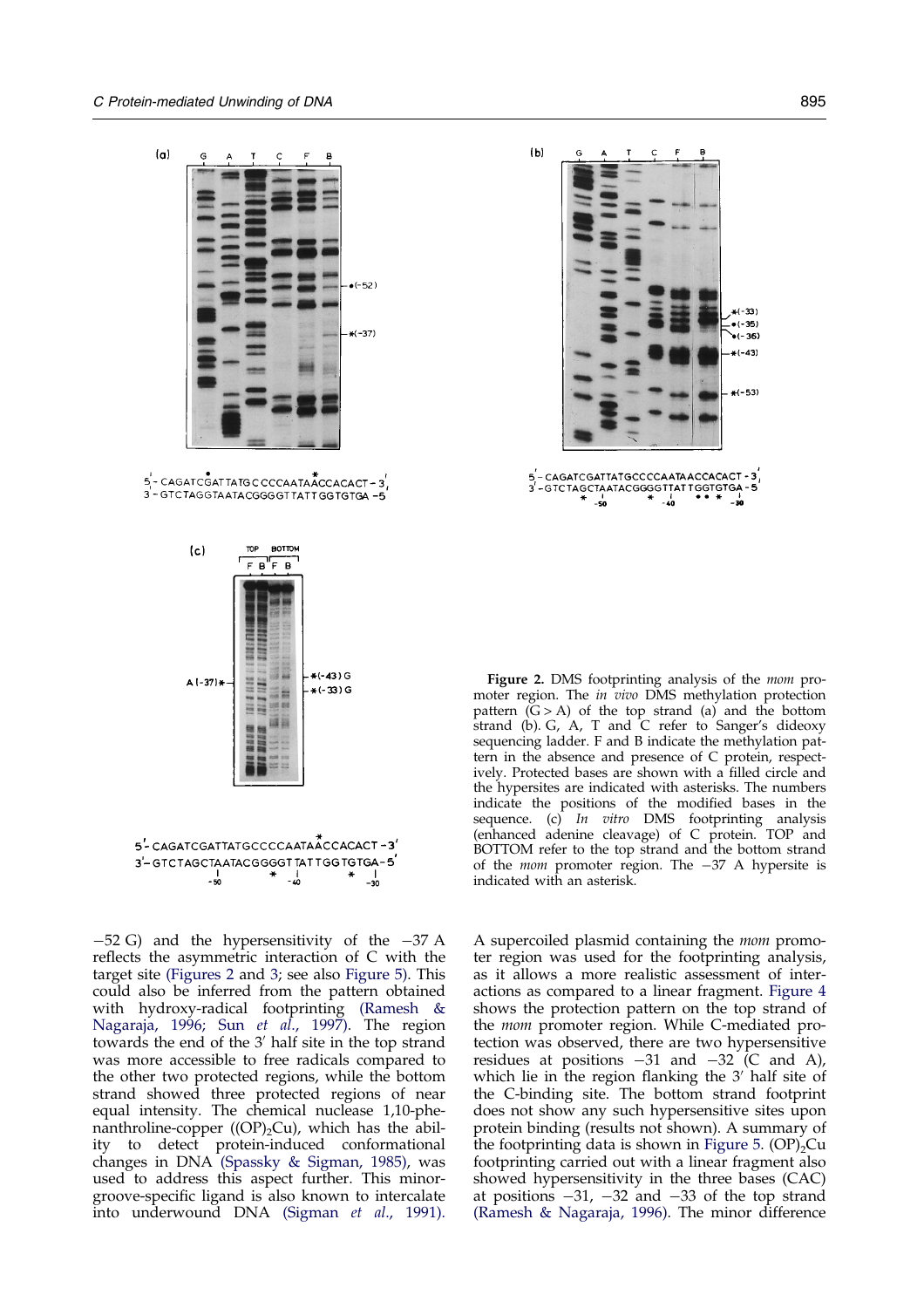<span id="page-3-0"></span>

Figure 3. Densitometric scan of [Figure](#page-2-0) 2(a) and [\(b\):](#page-2-0) (a) top and (b) bottom strand of the mom promoter region. The protected and the hypersensitive bases are indicated.

in the hypersensitivity pattern in these different sets of experiments could be due to the choice of templates having different topological forms. The



Figure 4.  $(OP)$ <sub>2</sub>Cu footprinting of the *mom* promoter region. The cleavage pattern of the top strand was analysed in the absence (F) and presence (B) of C protein. G, A, T and C refer to Sanger's dideoxy sequencing ladder of the region. Hyper-reactive residues are indicated.

enhanced cleavage observed above could reflect widening of the minor groove as a result of C binding. Widening of the minor groove could also be a consequence of the untwisting of DNA. Alternatively, a change in groove width could also be interpreted as the result of the protein-induced bending of DNA.

#### C protein-induced untwisting of DNA

A coupled topoisomerase assay was used to test whether C protein mediates the untwisting of the DNA. The topoisomer distribution would change when the DNA relaxation is carried out in the presence of a ligand which untwists or overtwists DNA. After removal of the ligand, the distribution of the topoisomer species would still conform to a Gaussian curve, yet differing from the preceding one by its median, and in some cases by its width. The change in the position of the median between



- (OP)<sub>2</sub> Cu FOOTPRINTING ANALYSIS A Hypersensitive residues

Figure 5. Summary of the footprinting data.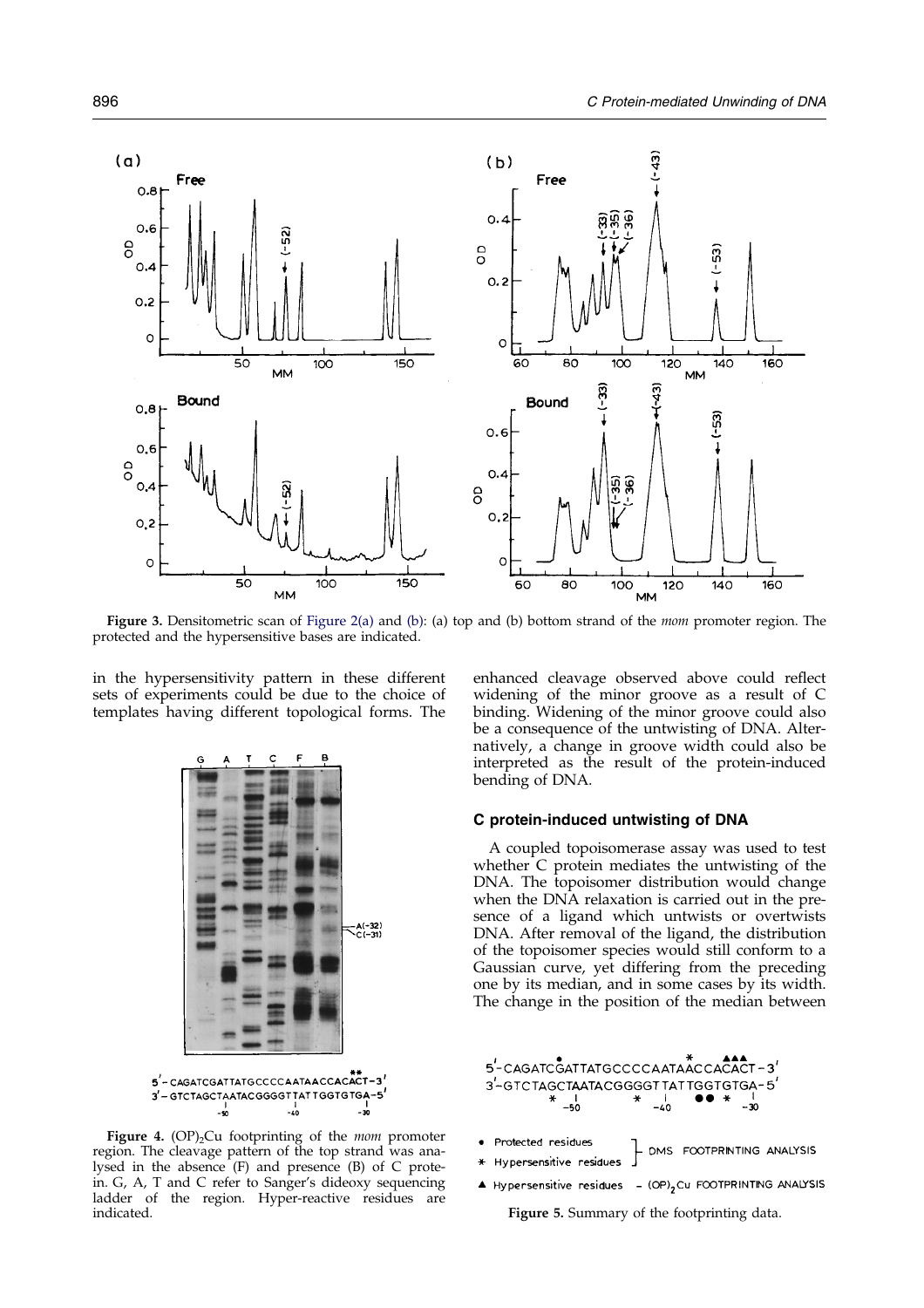

Figure 6. Coupled topoisomerase assay. (a) Supercoiled pSB13 (0.3 pmol, lane 1) was relaxed with 0.5 unit of E. coli topoisomerase I (lane 2) in the presence of C protein storage buffer (lane 3) and 2.0, 4.0 and 6.5 pmol of purified C protein (lanes 4, 5 and 6) at 37°C. Topoisomerase I was omitted in lane 7. Supercoiled pUC19 DNA (0.3 pmol, lane 8) was similarly relaxed with topoisomerase I alone (lane 9) or in the presence of 6.5 pmol of C protein (lane 10). C protein incubated with pUC19 is shown in lane 11. (b) Supercoiled pSB13 DNA (0.6 pmol, lane 1) was relaxed with 0.5 unit of E. coli topoisomerase I (lane 2) in the presence of 8.4 pmol of heat-denatured C protein (lane 3) or native C protein (lane 5). Topoisomerase I was omitted in lane 4. (c) Densitometric scan of lanes 3 and 5 from (b).

the two experiments characterizes the change in the linking number at the time of ring closure and therefore the topological winding of the DNA induced by the ligand [\(Kolb](#page-8-0) & Buc, 1982). The results of such an experiment with C protein and negatively supercoiled pSB13 DNA (see Materials and Methods) are presented in Figure 6(a). Preincubation with increasing amounts of C protein (lanes 4, 5 and 6) results in shifting the topoisomer distribution to a greater mobility relative to the control samples (lanes 2 and 3). Further, such an increase in  $\overline{C}$  concentration did not alter the topoisomer pattern. Under these saturating amounts of C, pUC19 DNA does not show any change in the topoisomer distribution (compare lanes 6 and 10, Figure 6(a)). Heat-inactivated C protein does not form a specific complex with DNA, and hence the topoisomer distribution remains unaltered (Figure 6(b), lanes 2 and 3). The C proteinmediated change in the linking number of pSB13 could be due to either the overtwisting or untwisting of DNA. In order to distinguish between these two possibilities, the reaction products in lane 6, Figure 6(a) were further incubated with E. coli topoisomerase I, which can relax only negatively supercoiled DNA. The complete relaxation of topoisomers in this experiment confirmed that C protein induces the untwisting and not the overtwisting of DNA. The experiment depicted in Figure 6(b) was carried out to obtain a Gaussian distribution of the topoisomers in order to determine the C protein-mediated untwisting angle. Since writhe is likely to make a negligible contribution to the linking number of a fully relaxed

topoisomer, the  $\delta Lk$  values predominantly reflect changes in twist. The densitometric scan of the control lane (lane 3) and the test lane (lane 5) of Figure 6(b) are shown in Figure 6(c). The change in the average linking number was determined using the method of Kolb & Buc [\(1982\).](#page-8-0) The  $\delta L$ k value for the C protein was calculated to be 1.04 turns of DNA or  $28.8^\circ$  untwisting per C binding site.

#### Localized unwinding of DNA by C protein

 $(OP)$ <sub>2</sub>Cu footprinting with the *mom* promoter region showed hypersensitivity at AC bases located at the  $3'$  half site of the C recognition sequence, reflecting the C protein-induced untwisting of the DNA. Though the protein binds to DNA as a dimer (De et al., [1997\)](#page-8-0) and interacts with a sequence having an internal palindrome, it seems to untwist the DNA only at the 3' half site (at CAC; [Ramesh](#page-9-0)  $\&$ [Nagaraja,](#page-9-0) 1996). In order to determine whether this increased reactivity is the property of the sequence *per se,* we carried out  $(OP)$ <sub>2</sub>Cu footprinting with the supercoiled plasmid pSB3 (containing a trimeric repeat of the C binding site), but having a different sequence in the hypersite region (CGA instead of CAC in the positions corresponding to  $-31$ ,  $-32$ and  $-33$ ). The results of such an analysis showed an increased reactivity only towards the  $3'$  end of the third C binding site. No major hypersites were seen at the  $5'$  end of the first C binding site. The hypersites at the  $3'$  end in this case were offset by 2 bp [\(Figure](#page-5-0) 7) as compared to the hypersite position at  $\tilde{P}_{mom}$ . This shift in the position of the hypersites in the case of pSB3 could be because of the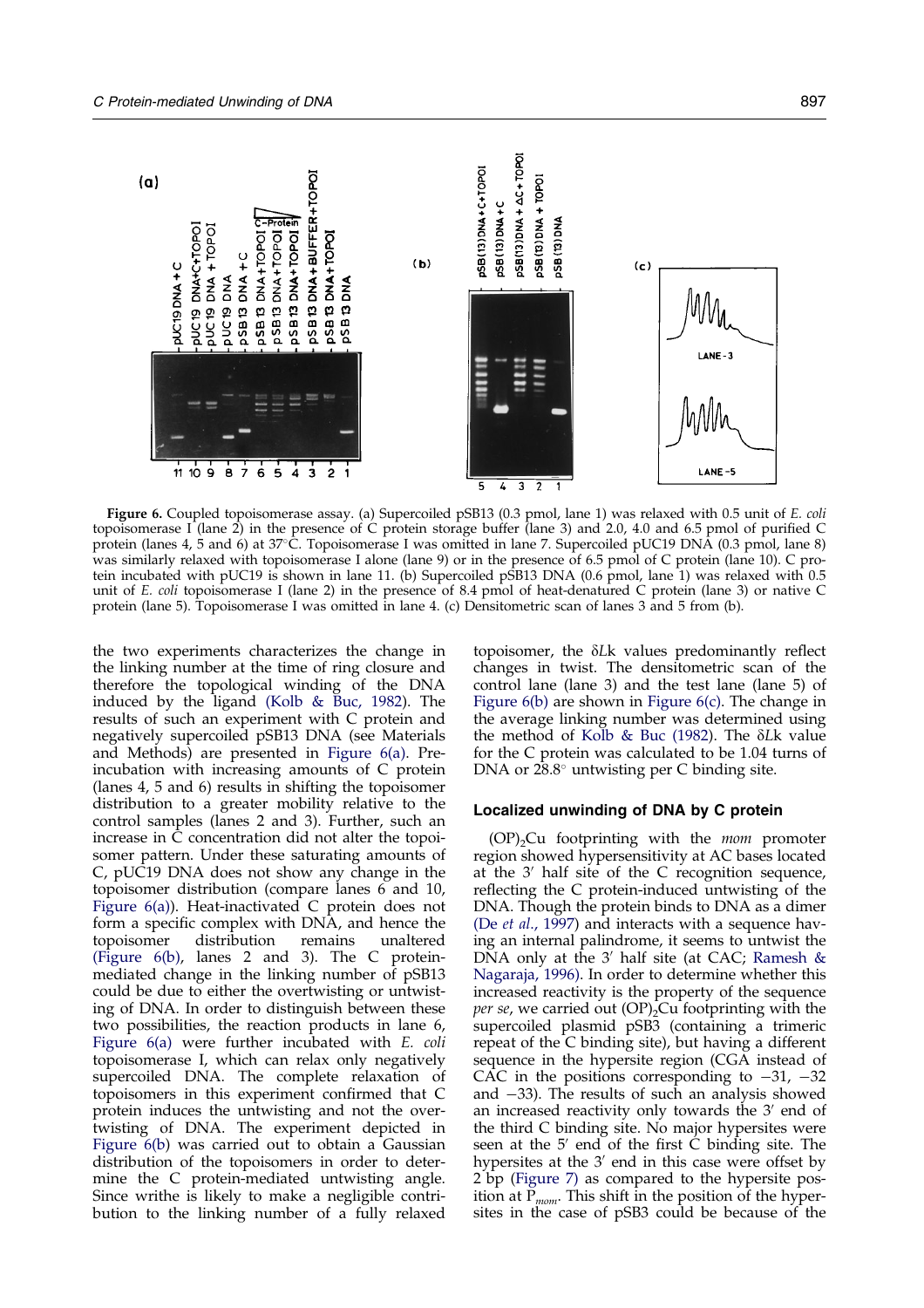<span id="page-5-0"></span>

Figure 7.  $(OP)$ <sub>2</sub>Cu footprinting with the multiple C binding sites. G, A, T and C indicate Sanger's dideoxy sequencing ladder. F indicates the cleavage pattern in the absence of C protein and B indicates the pattern in the presence of increasing amounts (200, 250 and 300 ng) of C protein. Arrows indicate the hypersensitive bases on the gel and in the nucleotide sequence. I, II and III represent C sites protected upon C binding. The sequencing lane is of the complementary strand of the sequence shown below the gel.

binding of C protein to three closely placed sites oriented in the same direction. This point can also account for the absence of any major hyper-reactive bands between the three C binding sites. Hypersensitivity in the same position (corresponding to  $-31$ ,  $-32$  and  $-33$ ), but with a different sequence (CGG or CGA instead of CAC) was observed when a single C binding site was used for  $OP$ <sub>2</sub>Cu analysis (results not shown). The following conclusions could be drawn from these experiments: (1) untwisting is localized only in the  $3'$  half site of the C recognition sequence; and (2) the untwisting activity of  $C$  protein is independent of the flanking sequences.

# **Discussion**

Here, we have addressed the role of the sequence-specific binding of bacteriophage Mu C protein in mom gene transactivation. We demonstrate site-specific, yet asymmetric, interaction of bacteriophage Mu C protein at its recognition sequence. While this small protein makes an extended contact, it distorts the DNA. The binding

of C leads to a localized untwisting of the DNA towards the distal region downstream of the 3<sup>'</sup> half site.

The C protein binding site is located upstream of and overlapping the  $-35$  element of the *mom* promoter. Thus, C binding may result in the bending of the DNA, which could help in protein-protein interaction to influence transcription. DMS-footprinting experiments suggest such axial flexibility of the DNA. These data represent a realistic picture as the experiments were carried out with supercoiled plasmid under in vivo conditions. The data are in agreement with our *in vitro* footprinting data (Ramesh & [Nagaraja,](#page-9-0) 1996) and those of [Sun](#page-9-0) et al. [\(1997\).](#page-9-0) Bending was also observed when a circular permutation assay was carried out with a 50 bp fragment from the mom promoter region having the C recognition sequence by Sun et al. [\(1997\).](#page-9-0) A single TGTG motif is found in their sequence and in the footprinting substrates used here. It should be noted that the TGTG motif is kink prone and could be contributing to the protein-induced bending of DNA. The CAP protein recognition sequence has this motif on either side of its binding site, resulting in a symmetric bending/distortion of the DNA [\(Kolb](#page-8-0) et al., 1993). The presence of TGTG at only one side of the C recognition site could be contributing to the axial flexibility and asymmetric distortion induced by C protein binding. The dimeric C protein (De *et al.,* [1997\)](#page-8-0) seems to bind to its site in a symmetric fashion, based on the DNase I protection pattern [\(Gindlesperger](#page-8-0) & Hattman, [1994;](#page-8-0) [Ramesh,](#page-9-0) 1997).

C protein joins the growing family of DNA-binding proteins that exert their effect by unwinding DNA. MerR, DnaA protein, histone H1, and DNA ligase [\(Ansari](#page-8-0) et al., 1995; [Mizushima](#page-8-0) et al., 1996; [Ivanchenko](#page-8-0) et al., 1996a,b) are the well-characterized examples. Amongst these proteins, MerR serves as a classic example of a transcription factor which mediates the unwinding of its target site to bring about transcription activation of the merT promoter. MerR protein binds at the 19 bp spacer region of the *mer*T promoter and allosterically regulates the expression of a  $Hg^{2+}$ -resistance operon in response to mercury by controlling the DNA conformation (Frantz & [O'Halloran,](#page-8-0) 1990). The activation of its target gene takes place by compensating for the overtwisting between the  $-35$  and  $-10$  elements [\(Ansari](#page-8-0) et al., 1992, 1995). The protein-DNA interactions in MerR and C protein are, however, distinct, though the mechanisms of their action seem to be the same. The interaction is different because their target sequences and their locations with respect to the promoters are different. The MerR binding site consists of a 7 bp inverted repeat interrupted by 4 bp [\(Summers,](#page-9-0) [1992\),](#page-9-0) whereas the C protein binding site in  $P_{mom}$ (5'-<u>GATTATg</u>cccca<u>ATAACC</u>-3') has an internal tetranucleotide palindromic sequence separated by a 6 bp spacer. The binding site of MerR is located between the  $-10$  and  $-\overline{35}$  boxes of the merT promoter. It has been proposed that mercury-depen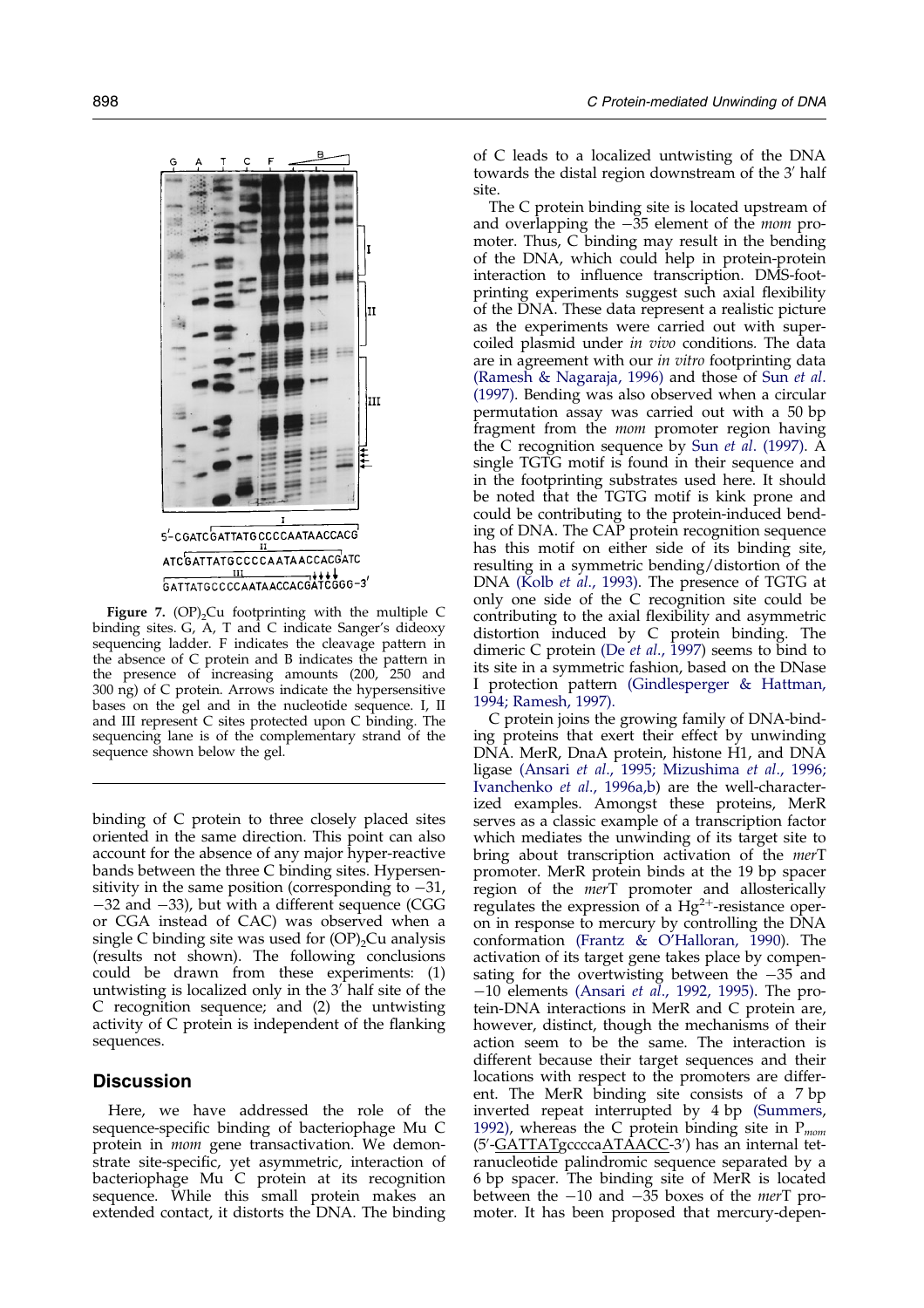dent activation of the merT promoter brings the  $-10$  and  $-35$  elements into better helical alignment through a MerR-mediated DNA untwisting effect at the center of its binding site, resulting in a symmetric DNA distortion. This is in contrast to the asymmetric unwinding mediated by C protein. The asymmetric interaction of the C protein could be necessary because of its binding upstream of and overlapping the  $-35$  element, unlike that of MerR. The protein-DNA interactions in these two similar yet different systems could also be influenced by the respective protein structures. A parallel could be drawn for their response to metal ions. C protein binds to its target site only in the presence of  $Mg^{2+}$  [\(Ramesh](#page-9-0) et al., 1994a). The presence of  $Mg^{2+}$  results in conformational changes leading to more *a*-helicity and DNA binding [\(De](#page-8-0) et al., [1998\).](#page-8-0) MerR is also subjected to  $Hg^{2+}$ -mediated conformational changes (Frantz & [O'Halloran,](#page-8-0) [1990\).](#page-8-0)

We envision the following scenario for C-mediated transcription activation of the mom promoter (Figure 8). In the absence of C protein, RNAP is unable to bind to  $P_{mom}$ , probably due to unfavorable interactions with the  $-35$  and  $-10$ elements of the promoter. The mom promoter [\(Figure](#page-1-0) 1) has a 19 bp spacer separating the  $-10$ and  $-35$  regions, as compared to the optimal 17  $(\pm 1)$  bp spacing seen in a large number of the promoters. The 19 bp spacer adds an additional twist angle of at least  $34^\circ$ , and the two elements may be out of phase with respect to each other. The C protein-induced torsional change in DNA unwinding (by  $\sim 30^{\circ}$ ) could compensate adequately for this difference. Thus, upon binding to its cognate site, C could untwist the DNA so as to reorient the pro-



Figure 8. A model for C protein-mediated mom gene transactivation. (a) In the absence of C protein, RNAP is unable to bind to  $P_{mom}$ . (b) C protein binds to its cognate site in  $P_{mom}$  and unwinds the DNA. (c) Reorientation of the two promoter elements. (d) RNAP is now able to make favorable contacts with  $P_{mom}$ .

moter elements. Reorientation of the promoter elements would enable RNAP to recognize the mom promoter. It remains to be demonstrated whether RNAP recognizes only the  $-10$  or both the promoter elements in the presence of C protein. It is possible that alternate and/or additional explanations could account for C-mediated mom transactivation. C-induced bending [\(Sun](#page-9-0) et al., [1997\)](#page-9-0) or overall distortion (Ramesh & [Nagaraja,](#page-9-0) [1996;](#page-9-0) Sun et al., [1997;](#page-9-0) present study) of DNA could play an important role in promoter occupancy by RNAP. In addition, protein-protein interactions between C and RNAP could also contribute in the initiation of mom transcription. The majority of the transcription activators studied so far interact with one or other of the subunits of RNAP [\(Ishihama,](#page-8-0) [1992,](#page-8-0) [1993;](#page-8-0) Niu et al., [1996\).](#page-8-0) A recent report shows that C protein does not interact with the  $\alpha$  or  $\sigma$ subunits of RNAP (Sun et al., [1998\).](#page-9-0) While the interaction of C with the  $\beta$  or  $\beta'$  subunits of RNAP is yet to be assessed, DNA distortion and/or untwisting seems to be a major mechanism operating for mom activation.

The complexity of mom gene regulation is beginning to be understood. Dam methylation of adenine residues in three closely spaced GATCs located immediately upstream of the C recognition site is required for mom gene expression [\(Seiler](#page-9-0) et al., 1986). Dam methylation blocks the binding of another host protein, OxyR, which represses *mom* transcription in  $dam^-$  strains (Bolker & [Kahmann,](#page-8-0) 1989). The situation becomes more complex with the observation that the reduced form of OxyR does not inhibit C protein binding to its site (Sun & [Hattman,](#page-9-0) 1996). However, prior binding of the reduced form of OxyR prevents RNAP binding at P2 as well as C-activated RNAP binding at P1. In circumstances where OxyR is not bound to its site, RNAP would bind to P2 [\(Balke](#page-8-0) et al., 1992). C protein binding to its site would then displace RNAP from P2. It is still unclear to us as to how, with the interplay of these factors, RNAP is recruited to P1 to bring about mom gene expression inside the cell.

## Materials and Methods

#### Strains, plasmids, enzymes and chemicals

E. coli DH10B was used for generating different plasmid constructs. E. coli BL26(DE3), having a C overexpressing plasmid, was employed for both in vivo DMS footprinting and for C protein purification. [Table](#page-7-0) 1 shows the list of plasmids used here. The various restriction enzymes and modifying enzymes were purchased from Pharmacia, New England Biolabs, Amersham and Boehringer Mannheim, and were used according to the suppliers', recommendations. Chemicals and other reagents were purchased from Sigma, Gibco BRL and High Media. Primers and DNA oligonucleotides were synthesized by Bangalore Genei (Pvt.) Ltd, Bangalore, India. [α-<sup>32</sup>P]dATP and [γ-<sup>32</sup>P]ATP were purchased from Amersham Corp. C protein was purified from E. coli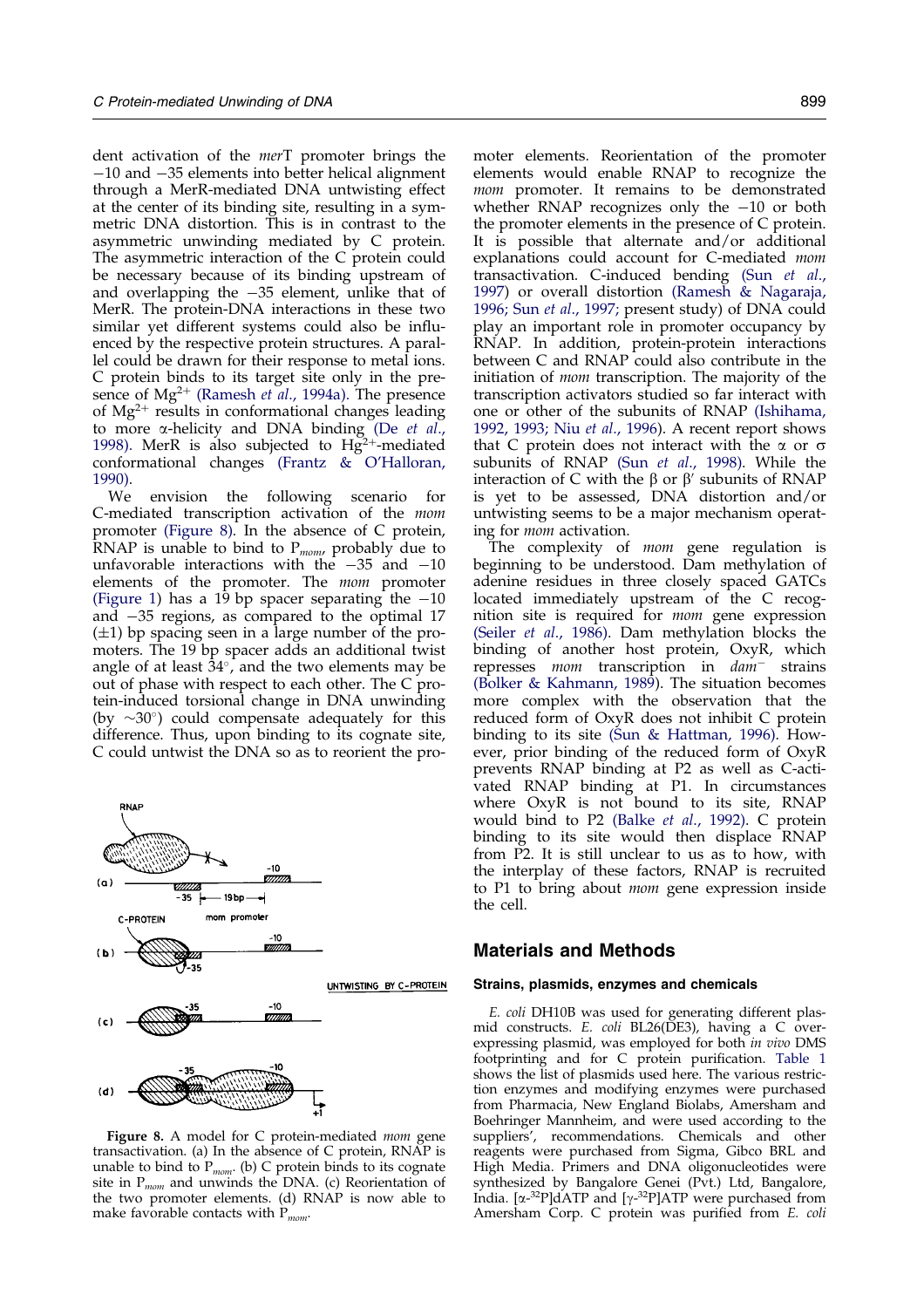<span id="page-7-0"></span>

| Plasmids | Description                                                                                                                                          | Reference                                    |
|----------|------------------------------------------------------------------------------------------------------------------------------------------------------|----------------------------------------------|
| pCSM1    | Single C binding site (5'-AGATCGATTATGCCCCAATAACCAC-3') cloned into the Smal<br>site of pUC19                                                        | B. D. Paul and V. N.,<br>unpublished results |
| pSB13    | 13 C binding sites in the same orientation cloned into the <i>Smal</i> site of pUC19                                                                 | This study                                   |
| pSB3     | Three C-binding sites in the same orientation cloned into the <i>Smal</i> site of pUC19                                                              | This study                                   |
| pUW4     | <i>mom</i> promoter region (260 bp <i>EcoRI-HindIII</i> fragment from pLW4; Balke <i>et al.</i> , 1992)<br>cloned into the EcoRI-BamHI site of pUC19 | Ramesh et al. (1994a)                        |
| pBM2     | 220 bp <i>EcoRI/BamHI</i> fragment from pUW4 containing the <i>mom</i> promoter region cloned<br>into the BanII site of the pLysS vector             | B. D. Paul and V. N.,<br>unpublished results |
| pVR7     | C-gene overexpressing plasmid                                                                                                                        | Ramesh et al. (1994a)                        |
| pUC19    | Laboratory stock                                                                                                                                     | Sambrook et al. (1989)                       |

BL26(DE3) carrying plasmid pVR7 as described by Ramesh et al. [\(1994a,b\)](#page-9-0). Most of the standard procedures were carried out as described by [Sambrook](#page-9-0) et al. (1989).

## Construction of pSB13 and pSB3 plasmids

Two oligonucleotides (5'-CGATCGATTATGCCC-CAATAACCA-3′ and 5'-GATCGTGGTTATTGGGGCA-TAATC-3') containing the C binding site were designed in such a way that annealing and subsequent ligation would result in multimerization of the C binding sites only in one orientation. Samples (150 pmoles) of the above oligonucleotides were annealed in a buffer containing  $20$  mM Tris-HCl (pH 7.2), 1 mM EDTA, 5 mM  $MgCl<sub>2</sub>$ , and 50 mM NaCl, phosphorylated using T4 polynucleotide kinase, and then subjected to self ligation using T4 DNA ligase. This mixture of the multimerized C binding sites were blunted and then cloned into the SmaI site of the pUC19 vector. Clones having different numbers of the single C binding sites were obtained. Of these, two clones were used here: pSB13 contains 13 C binding sites and pSB3 has three C binding sites, all in the same orientation. Dideoxy sequencing was employed to confirm the sequences [\(Sambrook](#page-9-0) et al., 1989).

#### In vivo DMS protection analysis

E. coli BL26(DE3) cells harboring pVR7 (a C gene overexpressing plasmid) and pBM2 (a plasmid containing the *mom* promoter region) were grown to  $A_{600}$  0.6 in 20 ml of Luria-Bertani medium. Cultures were induced with 0.3 mM IPTG for the expression of C protein, and were further grown for one hour. Cells were treated with 6 mM dimethyl sulfate (DMS) for five minutes. The reaction with DMS was stopped by transferring the cultures to pre-chilled tubes. The cells were harvested and the plasmids isolated by the alkaline-lysis method plasmids isolated by the alkaline-lysis method [\(Sambrook](#page-9-0) et al., 1989). The DMS-modified plasmid DNA was subjected to cleavage by the addition of 10 µl of piperidine to 90 ml of methylated DNA and heating to  $90^{\circ}$ C for 30 minutes followed by freeze drying. The DNA was resuspended in 100 µl of sterile distilled water and again freeze dried. A final round of freeze drying was performed after resuspending the DNA in 20 ul of distilled water. The DNA was purified by passing it through Sephadex G-50 columns. The mom forward primer (5'-GAAACGAGCGCATATA-3') and mom reverse primer (5'-TGTTATTTAAGGCGGATTCC-3') ) which anneal upstream of the  $-96$  position and downstream of the  $+56$  position, respectively (with respect to the  $+1$ (transcription start site) position of the mom gene), were end-labeled with  $[\gamma^{-32} \tilde{P}]$ ATP and T4 polynucleotide kinase and purified by passing through Sephadex G-25 columns. End-labeled primer  $(2 \times 10^6 \text{ cm})$ , 1–2 µg of

piperidine-cleaved plasmid DNA and 1.0 mM NaOH were mixed to a total volume of 40  $\mu$ l, heated to 80 $\degree$ C for two minutes and then immediately chilled followed by the addition of  $5 \mu l$  of primer-extension buffer (0.5 mM Tris-HCl (pH 7.2), 100 mM MgSO<sub>4</sub>, 2.0 mM DTT). After  $40^{\circ}$ C incubation for three minutes, 1 mM dNTP mix was added and the extension reaction was carried out with one unit of Klenow enzyme at  $45^{\circ}$ C for ten minutes. Reactions were stopped by adding 17 µl of Klenow stop mix (4.0 M ammonium acetate, 20 mM EDTA). The DNA was precipitated by adding  $2.5 \times$  volume of  $100\%$  $(v/v)$  ethanol and then loaded onto a denaturing  $6\%$ (w/v) polyacrylamide gel. Dideoxy sequencing reactions with the same labeled primers were also carried out with the pBM2 plasmid template and loaded onto the gel. The gel was then exposed to Kodak X-ray film to obtain the autoradiogram. The autoradiograms were scanned on a BioRad (Hercules, CA) model GS-700 densitometer using the Molecular Analyst program.

#### In vitro A>G DMS reaction

The cleavage at methylated purine nucleotides  $(A > G)$ was performed as described by [Maxam](#page-8-0) & Gilbert (1977). The methylated DNA was suspended in  $20 \mu l$  of sterile distilled water, chilled on ice,  $5 \mu l$  of 0.5 M HCl was added and the sample was incubated for two hours on ice with occasional mixing. The DNA was precipitated, dissolved in 100 µl of 0.1 M NaOH, 1 mM EDTA, heated at  $90^{\circ}$ C for 30 minutes for strand cleavage, and recovered by precipitation.

#### $(OP)_{2}$ Cu footprinting

C protein-DNA (7.8:1 pmol) complexes were formed in  $180 \mu l$  of binding buffer (20 mM Tris-HCl (pH 7.2), 1 mM EDTA, 5 mM  $MgCl<sub>2</sub>$ , 50 mM NaCl) by incubating on ice for ten minutes.  $\overline{A}$  10 µl sample of 4 mM 1,10-phenanthroline/0.3 mM  $CuSO<sub>4</sub>$  and 10  $\mu$ l of 58 mM 3-mercaptopropionic acid were added and incubated on ice for one minute. Digests were quenched by adding  $7 \mu$ l of 100 mM 2,9-dimethyl-1,10-phenanthroline, deproteinised by phenol/chloroform extractions and the DNA was precipitated with ethanol. The DNA was purified by passing through Sephadex G-50 columns. pUC19 forward and reverse primers were end-labeled with [y-<sup>32</sup>P]ATP and used for primer extension of the DNA as described above. The extended products were electrophoresed on a denaturing 6% polyacrylamide gel. The gel was dried and exposed to X-ray film obtain the autoradiogram.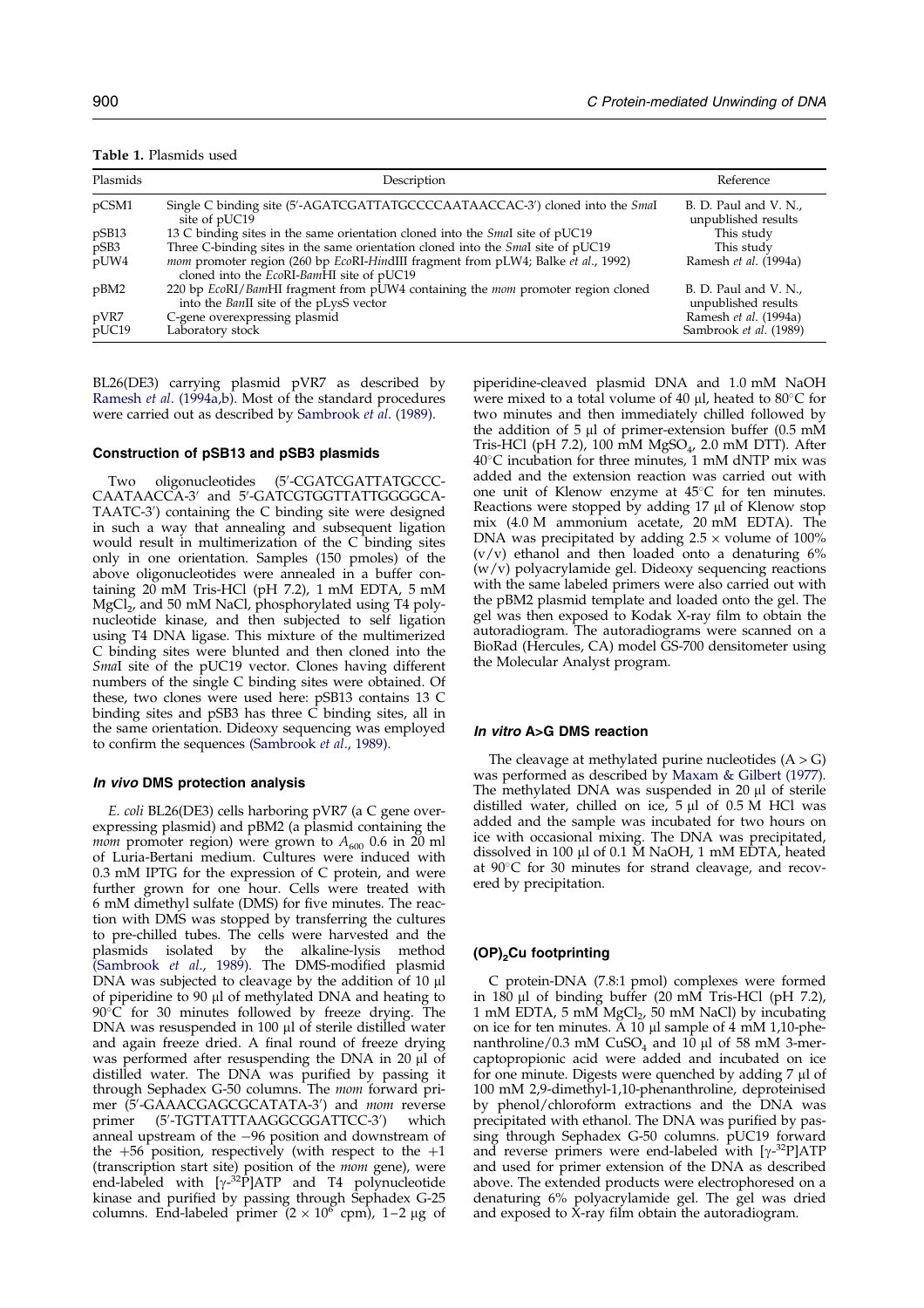#### <span id="page-8-0"></span>Coupled topoisomerase assay

A supercoiled plasmid, pSB13 (with 13 C binding sites) was constructed, as described above, for carrying out the coupled topoisomerase assay. This assay was performed as follows: C protein complexes were formed by incubating varying amounts of C protein with 0.6 pmol of supercoiled pSB13 plasmid or 0.4 pmol of pUC19 plasmid (for the control) in buffer containing 20 mM Tris-HCl (pH 7.2), 1 mM EDTA, 5 mM  $MgCl<sub>2</sub>$ and 50 mM NaCl, on ice, for ten minutes. These complexes were incubated with *E. coli* topoisomerase I at 37 $^{\circ}$ C for 15 minutes. The reactions were stopped by the addition of SDS to a final concentration of  $1.5\%$  (w/v) and heat inactivation at  $65^{\circ}$ C for 20 minutes. The reaction mixes were electrophoresed on  $1.2\%$  (w/v) agarose slab gel at  $25^{\circ}$ C in  $1 \times$  TAE buffer at  $3 \text{ V/cm}$  for  $16$ hours. Gels were stained with ethidium bromide and photographed. The negatives were analyzed on a BioRad (Hercules, CA) model GS-700 densitometer using the Molecular Analyst program.

# Acknowledgments

We thank Bindu Diana Paul for the plasmids and Tisha Bhaduri for providing the E. coli topoisomerase I. Thanks are due to S. Hattman and T. O'Halloran for their suggestions and critical reading of the manuscript. We also thank D. R. Radha and Jayashree for their technical help. S.B. is supported by the University Grants Commission, Government of India. The work was supported by a grant from the Department of Science and Technology, Government of India.

# References

- Ansari, A. Z., Chael, M. L. & O'Halloran, T. V. (1992). Allosteric underwinding of DNA is a critical step in positive control of transcription by Hg-MerR. Nature, 355, 87–89.
- Ansari, A. Z., Bradner, J. E. & O'Halloran, T. V. (1995). DNA-bend modulation in a repressor-to-activator switching mechanism. Nature, 374, 371-375.
- Balke, V., Nagaraja, V., Gindlesperger, T. & Hattman, S. (1992). Functionally distinct RNA polymerase binding sites in the phage Mu mom promoter region. Nucl. Acids Res. 20, 2777-2784.
- Bolker, M. & Kahmann, R. (1989). The Escherichia coli regulatory protein OxyR discriminates between methylated and unmethylated states of the phage Mu *mom* promoter. EMBO J. 8, 2403-2410.
- Bolker, M., Wulczyn, F. G. & Kahmann, R. (1989). Role of bacteriophage Mu C protein in activation of the mom gene promoter. J. Bacteriol. 171, 2019-2027.
- Borowiec, J. A. & Gralla, J. D. (1986). High resolution analysis of Lac transcription complexes inside cells. Biochemistry, 25, 5051-5057.
- Busby, S. & Ebright, R. (1994). Promoter structure, promoter recognition, and transcription activation in prokaryotes. Cell, 79, 743-746.
- Chiang, L. W. & Howe, M. M. (1993). Mutational analysis of a C-dependent late promoter of bacteriophage Mu. Genetics, 135, 619-629.
- Collado-Vides, J., Magasanik, B. & Gralla, J. D. (1991). Control site location and transcriptional regulation in Escherichia coli. Microbiol. Rev. 55, 371-394.
- De, A., Paul, B. D., Ramesh, V. & Nagaraja, V. (1997). Use of protein A gene fusions for the analysis of structure-function relationship of the transactivator protein C of bacteriophage Mu. Protein Eng. 10, 935± 941.
- De, A., Ramesh, V., Mahadevan, S. & Nagaraja, V. (1998).  $Mg^{2+}$  mediated sequence specific binding of transcriptional activator protein  $\tilde{C}$  of bacteriophage Mu to DNA. Biochemistry, 37, 3831-3838.
- Frantz, B. & O'Halloran, T. V. (1990). DNA distortion accompanies transcriptional activation by the metal repressor gene-regulatory protein MerR. Biochemistry, 29, 4747-4751.
- Gindlesperger, T. L. & Hattman, S. (1994). In vitro transcriptional activation of the phage Mu mom promoter by C protein. J. Bacteriol.  $176$ ,  $2885-2891$ .
- Hattman, S. (1982). DNA methyltransferase dependent transcription of the phage Mu mom gene. Proc. Natl Acad. Sci. USA, 79, 5518-5521.
- Hattman, S., Ives, J., Margolin, W. & Howe, M. M. (1985). Regulation of the bacteriophage Mu mom gene: mapping of the transactivation (Dad) function to the C-region. Gene,  $39$ ,  $71 - 76$ .
- Hattman, S., Newman, L., Krishna, Murthy H. M. & Nagaraja, V. (1991). Com, the phage Mu mom translational activator, is a zinc binding protein that binds specifically to its cognate mRNA. Proc. Natl Acad. Sci. USA, 88, 10027-10031.
- Heisig, P. & Kahmann, R. (1986). The sequence and mom transactivation function of the C gene of bacteriophage Mu. Gene, 43, 59-67.
- Ishihama, A. (1992). Role of RNA polymerase  $\alpha$  subunit in transcription activation. Mol. Microbiol. 6, 3283-3288.
- Ishihama, A. (1993). Protein-protein communication within the transcription apparatus. *J. Bacteriol.* **179**, 2483± 2489.
- Ivanchenko, M., Hassan, A., van Holde, K. & Zlatanova, J. (1996a). H1 binding unwinds DNA. Evidence from topological assays. J. Biol. Chem. 271, 32580-32585.
- Ivanchenko, M., van Holde, K. & Zlatanova, J. (1996b). Procaryotic DNA ligases unwind superhelical DNA. Biochem. Biophys. Res. Commun. 226, 498-505.
- Kahmann, R. & Hattman, S. (1987). Regulation and expression of the *mom* gene. In *Phage Mu* (Symonds, N., Toussaint, A., Van de Putte, P. & Howe, M. M., eds), pp. 93-109, Cold Spring Harbor Laboratory Press, Cold Spring Harbor, NY.
- Kolb, A. & Buc, H. (1982). Is DNA unwound by the cyclic AMP receptor protein?. Nucl. Acids Res. 10, 473± 485.
- Kolb, A., Busby, S., Buc, H., Garges, S. & Adhya, S. (1993). Transcriptional regulation by cAMP and its receptor protein. Annu. Rev. Biochem. 62, 749-795.
- Maxam, A. M. & Gilbert, W. (1977). A new method for sequencing DNA. Proc. Natl Acad. Sci. USA, 74,  $560 - 565.$
- Mizushima, T., Katayama, T. & Sekimizu, K. (1996). Effect on DNA topology by DnaA protein, the initiation factor of chromosomal DNA replication in Escherichia coli. Biochemistry, 35, 11512-11516.
- Nagaraja, V. (1993). Control of transcription initiation. J. Biosci. 18, 13-25.
- Niu, W., Kim, Y., Tau, G., Heyduk, T. & Ebright, R. (1996). Transcription activation at class II CAPdependent promoters: two interactions between CAP and RNA polymerase. Cell, 87, 1123-1134.